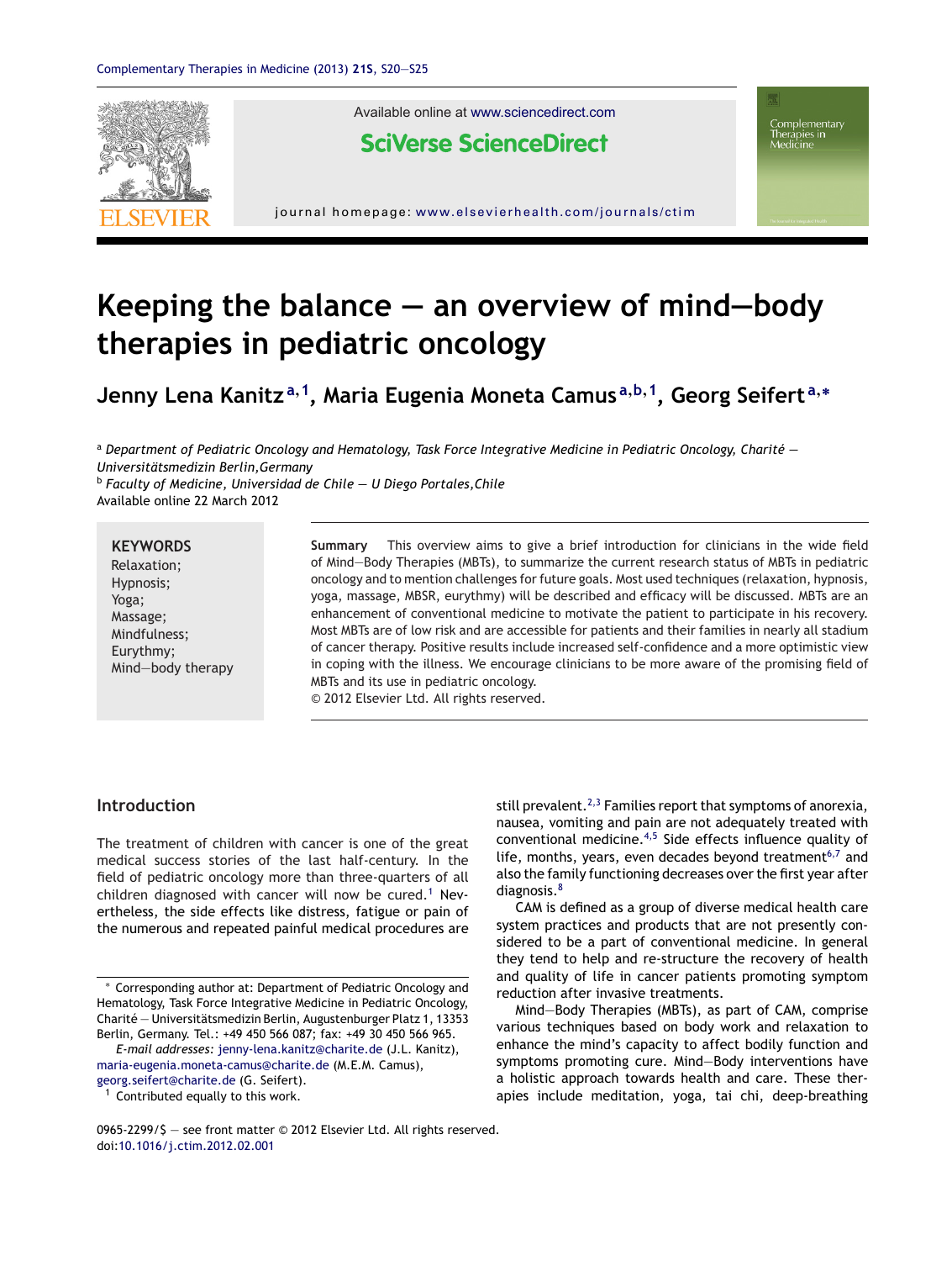exercises, guided imagery, hypnotherapy, relaxation techniques and expressive therapies such as music, art, dance and movement therapy.<sup>[9](#page-4-0)</sup> The National Institutes of Health (NIH) defines MBTs as practices ''that focus on the interactions among the brain, mind, body, and behaviour, with the intention to use the mind to affect physical functioning and promote health".<sup>[9](#page-4-0)</sup> Coming up in the early 1960, MBTs were inspired by research into stress physiology and psychology<sup>[10](#page-4-0)</sup> and the core concept of salutogenesis by Antonovsky.<sup>[11](#page-4-0)</sup> MBTs are no alternatives to the conventional medicine but moreover an enlargement to focus on the individual needs of the patients and to motivate the patient to become an active part in his recovery.

In pediatric oncology MBTs have had a wide use range particularly among educated population<sup>[15,16](#page-4-0)</sup> in western countries.[13,14](#page-4-0) Results of previous work indicated that 31—84% of children used some form of CAM along with conventional anti-cancer therapy.[16](#page-4-0)

In a survey of various complementary therapy modalities, MBTs were found to be the most used by cancer patients<sup>[18](#page-4-0)</sup> and have been especially recommended to reduce pain, nausea, fatigue, sleep disturbance and avoid side effects of pharmacological treatments regularly used for these symptoms.[15,19,20](#page-4-0)

General aims of MBTs are to contribute to symptom management during invasive treatments, avoid unspecific side effects in particular pain or fatigue and to improve quality of life of cancer patients. According to Post-White,<sup>[7](#page-4-0)</sup> MBTs are or of low risk in comparison with herbal therapies which might interfere with medical treatments. The goals of MBTs are also consistent with those of the *Initiative for Pediatric Palliative Care*, a consortium of institutions and academic centres whose aim is to enhance the care delivered to chil-dren living with life threatening illness.<sup>[21](#page-4-0)</sup>

Another important goal for the use of MBTs in pediatric cancer treatment is the application of MBTs for the parents. In a group survey<sup>[22](#page-4-0)</sup> of 125 families in pediatric oncology, all parents except one reported post traumatic stress symptoms and mean scores on the post-traumatic stress disorder reaction index. Interventions directed at parents should therefore be included as part of the treatment plan.[23](#page-4-0)

In the following section we will discuss most used MBTs that have been applied in children with cancer.

# **Relaxation techniques**

Relaxation is a biological response that minimizes sympathetic nervous system activity which in turn decreases oxygen demand and slow heart rate. $24$  Relaxation therapies are techniques designed to elicit a state of relative freedom from mental and physical tension. They have been used since the early 1900s with Jacobsen's muscle relaxation technique.<sup>[25](#page-4-0)</sup> The literature suggests that for cancer patients, symptom improvement occur as a result of eliminating physical tension, emotional stressors and aiding sleep. $13,15$  In a study comparing progressive muscle relaxation and massage, progressive muscle relaxation showed greater pain relief in adult patients.<sup>[26](#page-4-0)</sup> In one pilot study Dahlquist and collaborators $27$  reported a decrease in distress in children to which relaxation was practiced after a painful procedure. In another study, Kaufman and collaborators<sup>[17](#page-4-0)</sup> reported a decrease in severity of nausea and vomiting, improved sleep, and increased oral intake in adolescents applying relaxation; no statistic is provided. One study describes the development of a parent educational booklet that promotes the use of distraction and relaxation techniques during invasive procedures with promising outcomes.[28](#page-4-0) Many studies have investigated the use of relaxation in controlling pain in adults and children; however the results are not fully consistent.<sup>[13](#page-4-0)</sup> Summarizing, relaxation is a general goal of all Mind—Body approaches helping the patient to overcome pain, fatigue and eliminate tension through the reduction of sympathetic activity and brain alertness. Relaxation can be taught trough a variety of methods in different populations of patients including those in pediatric oncology. Utilization of relaxation techniques by nurses at hospitals can be of great help in coping with pain, fatigue and eliminate tension in children.

## **Hypnosis**

Clinical hypnosis can be defined as an altered state of con-sciousness, awareness and perception.<sup>[29](#page-4-0)</sup> Hypnosis is a highly relaxed state in which the patients' conscious and unconscious mind is open to therapeutic suggestion. The impact of hypnosis on pain reduction during painful procedures in pediatric oncology has been examined in several clinical trials. $30-34$  Hypnosis is proposed to be an appropriate medium for pain management in children because they tend to be more hypnotically responsive than adults. $34$ 

Hypnotic relaxation is the most frequently cited form of non pharmacological interventions in pain control. In a panel from NIH,<sup>[35](#page-4-0)</sup> Technology Assessment concluded that there was a conclusive evidence for the use of clinical hypnosis in alleviating chronic pain associated with cancer. It has also been employed for the relief of nausea and vom-iting secondary to chemotherapy.<sup>[29](#page-4-0)</sup> A first study in children exists from 1982 by Zeltzer and LeBaron<sup>[36](#page-5-0)</sup> who examined the impact of hypnosis on pain and anxiety during bone marrow aspiration and lumbar puncture in 33 pediatric oncology patients. Authors reported a statistically significant and stronger reduction of pain after hypnosis than non-hypnotic techniques. Other studies $30-32$  also report a reduction in anticipatory anxiety and reduced pain during lumbar punctures after hypnosis. This demonstrates that hypnosis combined with a local anaesthetic in young patients is more effective than receiving local anaesthetic alone or supportive attention. A randomized study of the efficacy of hypnosis in children receiving chemotherapy found that the children had less anticipatory nausea and vomiting compared to controls. $37$  Hypnosis was also shown to be associated with the relief of a variety of acute and chronic cancer pains and also painful interventions in children. Another study reported a significant improvement in anxiety and discomfort in 18 children after hypnosis during painful procedures in cancer treatment.<sup>[38](#page-5-0)</sup> In general, hypnosis is considered the most successful from all MBTs used in pediatric oncology in reducing pain during procedures and pain management after treatments. Available data allows to conclude that hypnosis should be considered as a first choice of MBTs in pediatric oncology.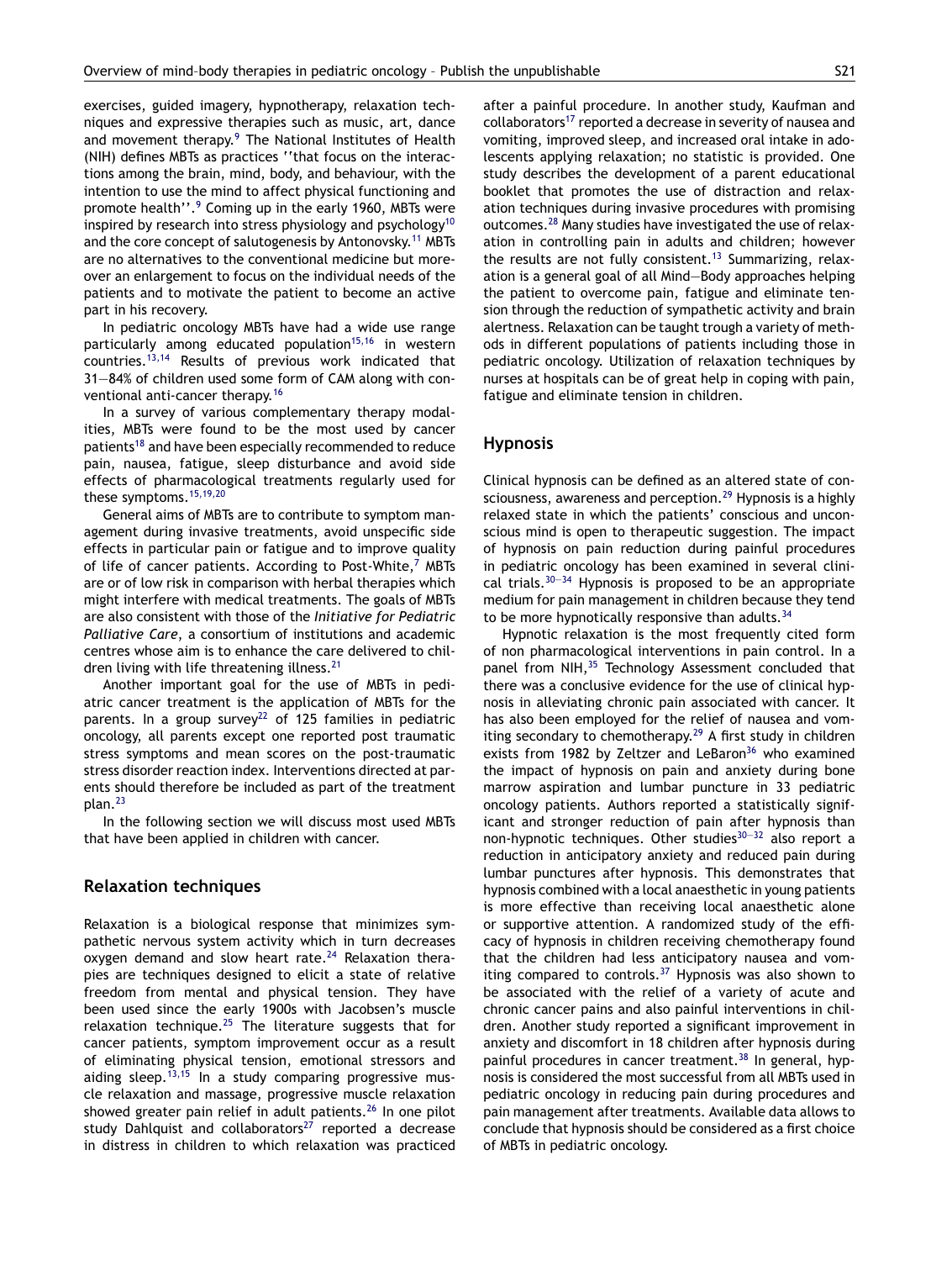## **Meditation, mindfulness-based stress reduction (MBSR)**

MBSR created in 1990 by Kabat-Zinn<sup>[39](#page-5-0)</sup> is a standardized form of meditation and yoga. MBSR is rooted in contemplative spiritual traditions in which the experience of conscious awareness is actively cultivated. Meditation in particular (MBSR) has shown positive results in the treatment of cancer symptoms. We have not found available report on MBSR therapy in children suffering from Cancer. Nevertheless, a randomized controlled study in adult cancer patients revealed improvements in mood disturbances and decreased stress<sup>40</sup>. In general, MBSR improves quality of life, decreases stress symptoms, and alters cortisol and immune patterns which is consistent with less stress and decreased blood pressure. Changes were maintained at 12-months post intervention<sup>41</sup>.

The overall impression of the MBSR literature is very positive for the significant benefits of mindfulness-based meditation therapies in adult cancer survivors; therefore it should be introduced for childhood survivors.

#### **Yoga**

The practice of yoga, an ancient Eastern tradition, comprehends various domains including ethical disciplines, physical postures, and spiritual practices with the goal of unifying body and mind. There are data on the clinical application of yoga among pediatric population $42$  but no trial has been applied in pediatric oncology. There exist several clinical trials examining the effects of yoga in pediatrics.  $42-44$  A systematic review by Galantino and colleagues $43$  identified 24 studies of yoga in children, including case controlled studies and randomized controlled trials, that focuses on the relevance of physical therapy and rehabilitation. One study by Kuttner<sup>[44](#page-5-0)</sup> has examined the effects of yoga for chronic pain in adolescents. In this study, 25 patients with irritable bowel syndrome aged 11—18 years (mean 14, 2 years) were randomized to a 4-week home-practice of yoga, subsequent to an initial training session or to a waitlist control condition.<sup>[44](#page-5-0)</sup> Adolescents in the yoga group reported lower levels of functional disability, less use of emotion-focused avoidance and lower anxiety following the intervention than adolescents in the control group. At University of California Los Angeles, it has been found that children and adolescents dealing with a range of chronic pain conditions experience a reduction in symptoms following yoga training.[45](#page-5-0)

In adult cancer population Cohen et al.<sup>[46](#page-5-0)</sup> reported better psychological adjustment and sleep quality after practicing Tibetan Yoga in patients with lymphoma receiving or recovering from chemotherapy. Patients reported decreased use of sleep medication. A study of yoga in distressed adults showed decreased sympathetic and increased parasympa-thetic activity as well as a decreased cortisol levels.<sup>[47](#page-5-0)</sup> A recent controlled clinical trial examined the efficacy of Yoga for improving sleep quality, fatigue and quality of life in adult cancer survivors, demonstrated significant improve-ment in sleep quality, fatigue, and quality of life.<sup>[48](#page-5-0)</sup> Because of promising results in the adult cancer population, yoga can safely be recommended in pediatric oncology in all stages of treatment.

#### **Massage**

Massage is a gentle manipulation of the body through the hand and is considered a bodily based therapy according to NIH. Massage promotes pain relief and parasympathetic activity as well as restorative sleep in children and adults in normal and pathological conditions.[49](#page-5-0)

A review<sup>[50](#page-5-0)</sup> that examined the prevalence of CAM use in pediatric patients revealed, that 9—27% of the patients (*n* = 611) used MBTs and 2—17% used massage (*n* = 779). Because of the importance of massage in pediatric oncology in research and practice we include it in this review. Ernst $51$  concludes that massage can bring a range of psychological and physiological changes including improvements in blood and lymph flow, reduction in muscle tension, increase in pain threshold and mood, reduction of blood pressure and relaxation of the mind.

Russell<sup>[52](#page-5-0)</sup> points out that children often miss the warm and gently touch during cancer treatment, that is different by those they got from their parents before diagnosis and the ones from nurses, therefore massage would be appro-priate. Field et al.<sup>[53](#page-5-0)</sup> reported efficacy of a daily 15 min massage from parents versus waitlist. In this study Childs' complete blood count was assessed on the first and last day of the study. Massage was associated with reduced negative mood and increased white blood cell count in children six to nine years old suffering from lymphoblastic leukaemia. One prospective study<sup>[54](#page-5-0)</sup> found in 17 patients and their associated parents an improvement in anxiety (especially in parents), mood and stress reduction already after one sin-gle intervention. One prospective cohort pilot study<sup>[55](#page-5-0)</sup> in pediatric oncology revealed that standardized healing touch is feasible, leads to a significant decrease of stress and is associated with a sympathetic activation. In another study, Nurse's soothing and gentle touch was reported to diminish the child's distress during lumbar puncture particularly in young children.<sup>[56](#page-5-0)</sup> A review<sup>[57](#page-5-0)</sup> of nine randomised controlled trials of massage in pediatrics' examined singleand multi-dose effects. Among single-dose effects, significant reductions were observed at the first session for state anxiety. Effects for salivary cortisol, negative mood and behaviour were non-significant. Three of eleven multipledose effects were statistically significant: anxiety, muscle tone and arthritis pain. In general massage has been recommended in various publications for reducing stress and anxiety in cancer treatment in adults and children. Massage can induce a number of psychological and physiological positive changes with a total lack of adverse events. We therefore recommend its use in pediatric oncology and encourage parents to touch and apply massage to their ill children during treatments as well as along the recovery phase.

#### **Music and art therapies**

Art therapy is defined as the creative process of art making to improve and enhance the physical, mental, and emotional well being of individuals of all ages. It is based on the believe that the creative process (music or art) involved in artistic self expression helps people to resolve conflicts and problems.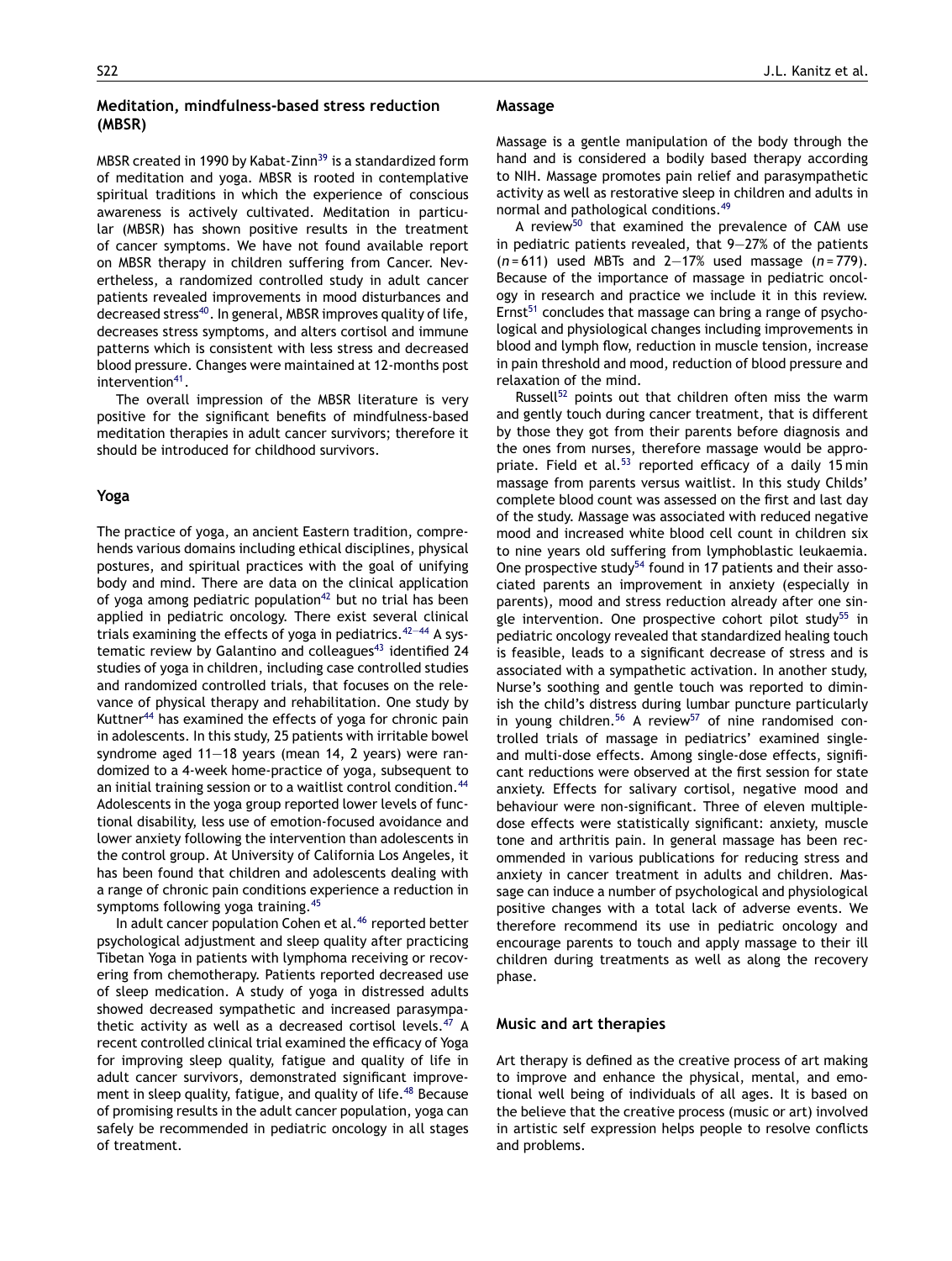Music therapy is the clinical use of music interventions to accomplish healing and well being and the establish-ment of a therapeutic relationship. Aasgaard<sup>[58](#page-5-0)</sup> point that music interventions make it possible to integrate the sick child, for a moment, into play activities having a more active role than of being a patient. This indicates that music interventions may involve more than palliation, making the disease less severe and unpleasant and having the possibility to have a more active role in artistic creation. Cassileth and collaborators<sup>[59](#page-5-0)</sup> performed a controlled study of music therapy for autologous stem-cells transplant recipients. They found lessened sleep disturbances in response to the therapy as compared to controls. Music-therapy on pediatric oncology outpatients was investigated by Kemper and colleagues<sup>[60](#page-5-0)</sup> indicating the effects of music on parasympathetic activation but not in values of heart rate variability. In four studies music therapy demonstrated to be efficient to reduce chronic pain in cancer patients when comparing pre-and post session.<sup>[59,61,62](#page-5-0)</sup> Today, music therapy is a well known and accepted MBT used in pediatrics, successfully used in the treatment of children with cancer. $63$ 

There is a dearth of controlled empirical studies of art therapy and its role in alleviating symptoms in pediatric oncology. In one of the very few studies in children, Favara-Scacco<sup>[64](#page-5-0)</sup> reported a decrease in distress following the initiation of a hospital-based art therapy program in 32 children after procedural distress, no statistic is provided. In a meta-analysis of 22 music therapy trials, findings suggest that music therapy decreases stress-based arousal.<sup>[61](#page-5-0)</sup>

Monti and colleagues<sup>[65](#page-5-0)</sup> developed a psychosocial group program for female cancer patients entitled: Mindfulnessbased-art therapy using the principles of self regulating theory by Leventhal.<sup>[66](#page-5-0)</sup> The aim of the program was to reduce stress and improve participants' quality of life. Grulke et al.<sup>[67](#page-5-0)</sup> found a decrease in hopelessness and fatalism after an open-therapeutic painting group in adult patients in a haematological ward. In general, patients reported being less anxious which was confirmed in the pre—post compari-son test and a better integration in social groups.<sup>[68](#page-5-0)</sup>

Expressive therapies, in particular music and art therapies help patients to decrease distress and improve quality of life through the creative process. Expressive therapies should be encouraged in cancer patients in particular in pediatric oncology in order to help re-structuring their internal world.

## **Eurythmy therapy (EYT)**

EYT is a movement therapy that belongs to the setting of anthroposophic medicine.<sup>[69,70](#page-5-0)</sup> The core concept is that health depends on a harmonious relationship between the physical body, the soul and the spiritual self. EYT (Harmonious rhythm) can be described as a holistic MBT consisting of a broad range of movements and exercises that arise from human speech (e.g. vowels, consonants, rhythm). It can be described as an active exercise therapy involving, emotional and volitional elements. The central idea of EYT is to rebalance health and affected pathological functions by means of specific movements and exercises in conjunction with meditative aspects.<sup>[71](#page-5-0)</sup> In a pilot study<sup>[72](#page-5-0)</sup> we demonstrated that visuomotor, neuromotor and intelligence variables have been improved after six months of EYT in children and adolescent cancer patients who were followed up for a year without any adverse effects. Considering the very few studies, EYT seems to improve mind—body balance and helps reducing stress. Therefore, we consider it a promising therapy in pediatric oncology.

#### **Discussion**

This review gives an overview of promising MBTs in oncology, focussing on those which have already been used or might be of relevance for paediatric oncology.

The majority of studies have been conducted in adult cancer patients, and not many studies in children are available in the literature. The few clinical currently available data are in part very weak and scarcely. Nevertheless, we have attempted to summarise and evaluate published studies with regard to their potential use in pediatric oncology.

MBTs are mainly used to reduce numerous complex sideeffects suffered by children with cancer. These include nausea, vomiting, fatigue, depression, cachexia and many others. Another important reason for using MBTs is the hope that they will indirectly impact the negative psychological effects experienced by children and adolescents. The aim is to create a counterbalance after invasive surgeries and restoring external and internal autonomy in children undergoing conventional cancer therapy. This includes recuperation of children's own bodies (i.e. body ownership severely affected by treatments) and the diminishing of pain during and after procedures.

According to the concept of salutogenesis<sup>[11](#page-4-0)</sup> (Antonovsky), the use of MBTs tries to promote psychological and physical integrity and to restore autonomy and self-regulation. We therefore believe that MBTs are promising holistic therapies for children with cancer to restore a harmonious interaction between body, soul and spirit. Fletcher et al.<sup>[73](#page-5-0)</sup> asked parents for the most important resources during childhood cancer therapy and they identified that support, hope, belief, taking care of themselves and family protection were the main factors. Furthermore, these inner beliefs represent important aspects of coping with cancer and are additional central goals of MBTs but are difficult to assess. Parents need to be provided with evidence-based information on potential benefits of MBTs that may be safely incorporate into their child's care.

In addition to children undergoing oncological treatment, the use of MBTs should also be considered for children in long-term follow-up. Survivors of childhood cancer frequently report chronical health difficulties e.g. in coping with chronic fatigue and anxiety; therefore, this population may also benefit from MBTs.

Another important topic is the education of pediatric oncologists. Medical doctors and staff need to be aware that their patients will be seeking and integrating other therapeutic approaches while undergoing conventional treatments and this should be supported.

### **Conclusion**

In sum, MBTs can be an enhancement of conventional medicine to motivate patients to participate in their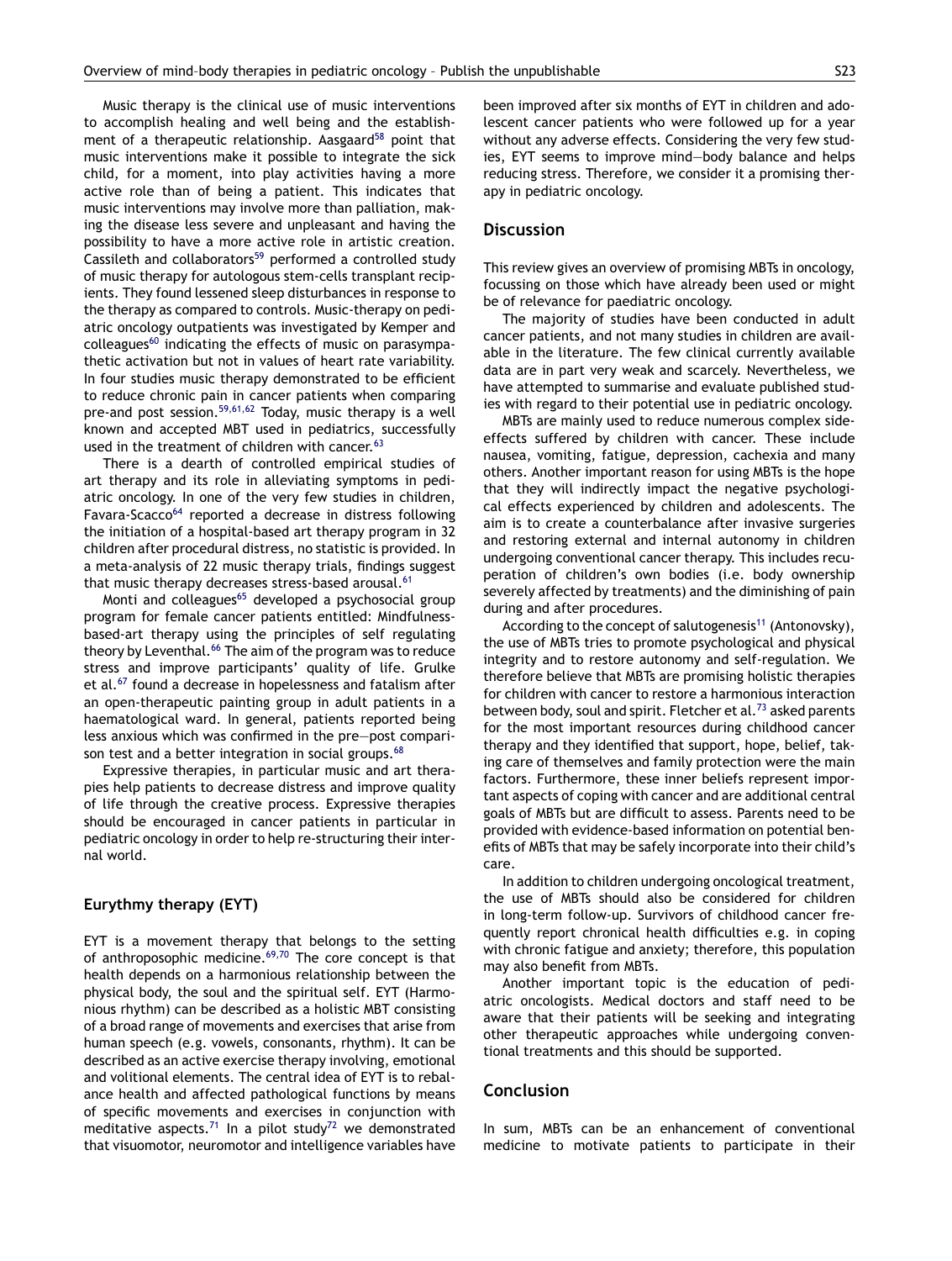<span id="page-4-0"></span>recovery and promote self-regulation. Furthermore, MBTs aim to ameliorate quality of life of patients and their families during the enormous difficult period of cancer treatment. MBTs in paediatric oncology attempt to manage the side effects of cancer therapy, increasing child's internal strength and providing support for coping with the illness. Most MBTs are of low risk and are accessible for patients and their families in nearly all stages of cancer therapy. Nevertheless, more research on the use of MBTs including pilot studies and controlled clinical trials is definitely warranted.

# **Conflict of interest**

The authors declare that they have no conflicting interests.

## **Acknowledgement**

This work was kindly supported financially by the SOFTWARE AG—Stiftung (Germany).

## **References**

- 1. Smith MA, Seibel NL, Altekruse SF, et al. Outcomes for children and adolescents with cancer: challenges for the twenty-first century. *J Clin Oncol* 2010;**28**(May 20 (15)):2625—34.
- 2. Poder U, Ljungman G, von Essen L. Parents' perceptions of their children's cancer-related symptoms during treatment: a prospective, longitudinal study. *J Pain Symptom Manage* 2010;(July 31).
- 3. Baggott C, Dodd M, Kennedy C, Marina N, Miaskowski C. Multiple symptoms in pediatric oncology patients: a systematic review. *J Pediatr Oncol Nurs* 2009;**26**(November—December (6)):325—39.
- 4. Ladas EJ, Sacks N, Brophy P, Rogers PC. Standards of nutritional care in pediatric oncology: results from a nationwide survey on the standards of practice in pediatric oncology. A Children's Oncology Group study. *Pediatr Blood Cancer* 2006;**46**(March (3)):339—44.
- 5. Ladas EJ, Post-White J, Hawks R, Taromina K. Evidence for symptom management in the child with cancer. *J Pediatr Hematol Oncol* 2006;**28**(September (9)):601—15.
- 6. Salas Arrambide M, Gabaldon Poc O, Mayoral Miravete JL, Guerrero Pereda R, Albisu Andrade J, Amayra Caro I. Effective psychological interventions for coping with painful medical procedures in pediatric oncology: a theoretical review. *An Pediatr (Barc)* 2003;**59**(July (1)):41—7.
- 7. Post-White J. Complementary and alternative medicine in pediatric oncology. *J Pediatr Oncol Nurs* 2006;**23**(September—October (5)):244—53.
- 8. Pai AL, Greenley RN, Lewandowski A, Drotar D, Youngstrom E, Peterson CC. A meta-analytic review of the influence of pediatric cancer on parent and family functioning. *J Fam Psychol* 2007;**21**(September (3)):407—15.
- 9. Dobos G, Altner N, Lange S, et al. Mind—body medicine as a part of German integrative medicine. *Bundesgesundheitsblatt Gesundheitsforschung Gesundheitsschutz* 2006;**49**(August (8)):723—8.
- 10. Lazarus RS. *Psychological stress and the coping process*. New York: McGraw-Hill; 1966.
- 11. Antonovsky A. *Unraveling the mystery of health. How people manage stress and stay well*. San Francisco: Jossey-Bass; 1988.
- 13. Ott MJ. Mind—body therapies for the pediatric oncology patient: matching the right therapy with the right patient. *J Pediatr Oncol Nurs* 2006;**23**(September—October (5)):254—7.
- 14. Block KI, Burns B, Cohen AJ, Dobs AS, Hess SM, Vickers A. Point—counterpoint: using clinical trials for the evaluation of integrative cancer therapies. *Integr Cancer Ther* 2004;**3**(March  $(1)$ :66-81.
- 15. Kelly KM. Integrative therapies for children with hematological malignancies. *Hematology Am Soc Hematol Educ Program* 2009:307—12.
- 16. Myers C, Stuber ML, Bonamer-Rheingans JI, Zeltzer LK. Complementary therapies and childhood cancer. *Cancer Control* 2005;**12**(July (3)):172—80.
- 17. Kaufman KL, Tarnowski KJ, Olson R. Self-regulation treatment to reduce the aversiveness of cancer chemotherapy. *J Adolesc Health Care* 1989;**10**(July (4)):323—7.
- 18. Elkins G, Fisher W, Johnson A. Mind—body therapies in integrative oncology. *Curr Treat Options Oncol* 2010;**11**(December  $(3-4)$ : 128-40.
- 19. Cohen MH. Legal and ethical issues relating to use of complementary therapies in pediatric hematology/oncology. *J Pediatr Hematol Oncol* 2006;**28**(March (3)):190—3.
- 20. Gerik SM. Pain management in children: developmental considerations and mind—body therapies. *South Med J* 2005;**98**(March (3)):295—302.
- 21. Browning DM, Solomon MZ. The initiative for pediatric palliative care: an interdisciplinary educational approach for healthcare professionals. *J Pediatr Nurs* 2005;**20**(October (5)):326—34.
- 22. Kazak AE, Baxt C. Families of infants and young children with cancer: a post-traumatic stress framework. *Pediatr Blood Cancer* 2007;**49**(December (7 Suppl)):1109—13.
- 23. Klassen AF, Klaassen R, Dix D, et al. Impact of caring for a child with cancer on parents' health-related quality of life. *J Clin Oncol* 2008;**26**(December 20 (36)):5884—9.
- 24. Snyder M, Lindquist R. *Complementary/alternative therapies in nursing*. 3rd ed. New York: Springer Publishing; 1998.
- 25. Jacobsen E. *Progressive relaxation*. Chicago: University of Chicago Press; 1938.
- 26. Anderson KO, Cohen MZ, Mendoza TR, Guo H, Harle MT, Cleeland CS. Brief cognitive-behavioral audiotape interventions for cancer-related pain: immediate but not long-term effectiveness. *Cancer* 2006;**107**(July 1 (1)):207—14.
- 27. Dahlquist LM, Gil KM, Armstrong FD, Ginsberg A, Jones B. Behavioral management of children's distress during chemotherapy. *J Behav Ther Exp Psychiatry* 1985;**16**(December (4)):325—9.
- 28. Christensen J, Fatchett D. Promoting parental use of distraction and relaxation in pediatric oncology patients during invasive procedures. *J Pediatr Oncol Nurs* 2002;**19**(July—August (4)):127—32.
- 29. Stewart JH. Hypnosis in contemporary medicine. *Mayo Clin Proc* 2005;**80**(April (4)):511—24.
- 30. Liossi C, White P, Hatira P. A randomized clinical trial of a brief hypnosis intervention to control venepuncture-related pain of paediatric cancer patients. *Pain* 2009;**April (142)**(3):255—63.
- 31. Liossi C, White P, Hatira P. Randomized clinical trial of local anesthetic versus a combination of local anesthetic with selfhypnosis in the management of pediatric procedure-related pain. *Health Psychol* 2006;**25**(May (3)):307—15.
- 32. Liossi C, Hatira P. Clinical hypnosis in the alleviation of procedure-related pain in pediatric oncology patients. *Int J Clin Exp Hypn* 2003;**51**(January (1)):4—28.
- 33. Liossi C, Hatira P. Clinical hypnosis versus cognitive behavioral training for pain management with pediatric cancer patients undergoing bone marrow aspirations. *Int J Clin Exp Hypn* 1999;**47**(April (2)):104—16.
- 34. Wild MR, Espie CA. The efficacy of hypnosis in the reduction of procedural pain and distress in pediatric oncology: a systematic review. *J Dev Behav Pediatr* 2004;**25**(June (3)):207—13.
- 35. Mind—Body medicine: an overview from [http://nccam.](http://nccam.nih.gov/health/whatiscam/mind-body/mind-body.htm) [nih.gov/health/whatiscam/mind-body/mind-body.htm](http://nccam.nih.gov/health/whatiscam/mind-body/mind-body.htm); 2007. (accessed 21.04.09), 2009.